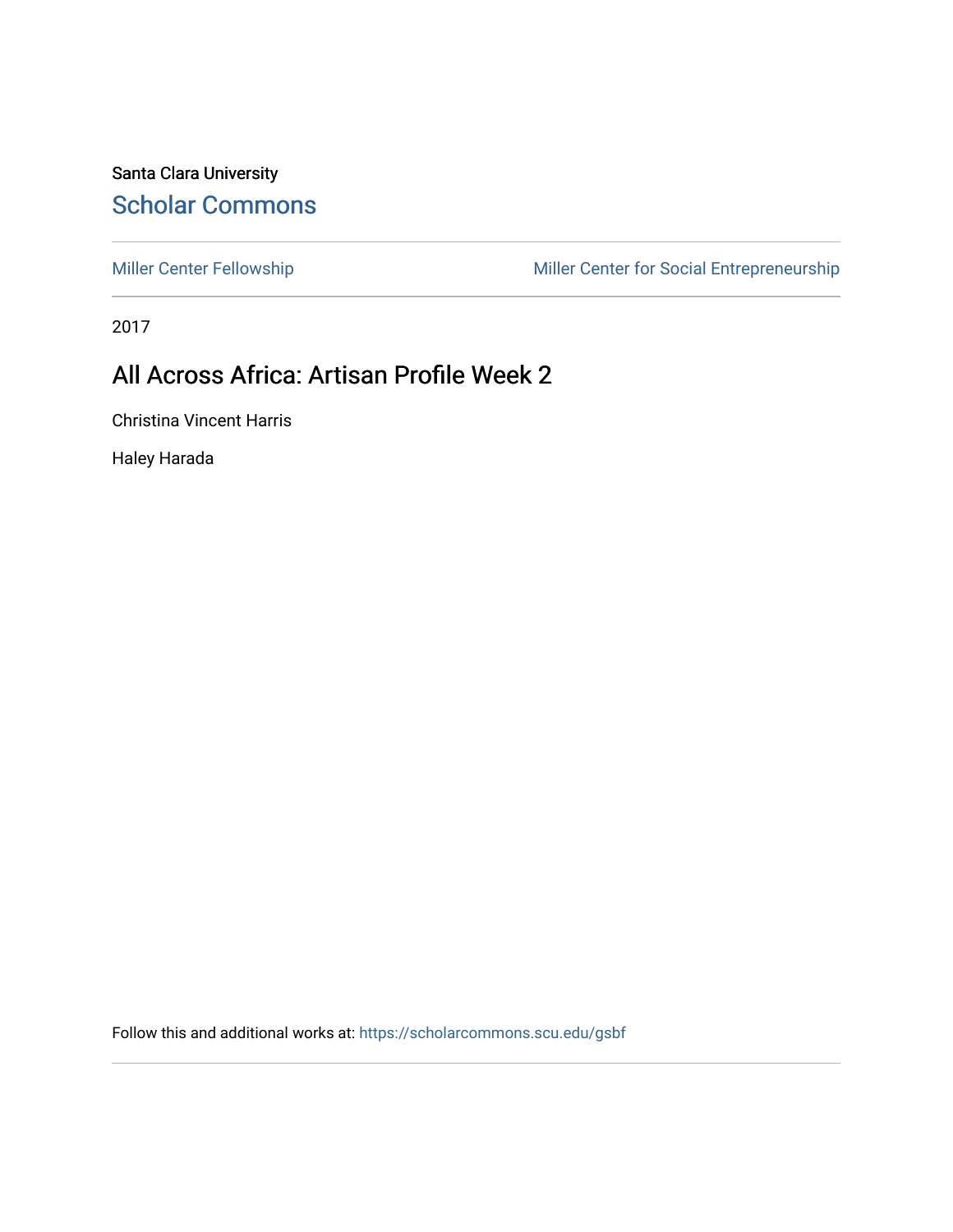Week Two Artisan Profiles June 26-June 30

#### **Artisan Profile 1: Nyramana Antoinette**

51, Rwanda, Treasurer, Weaver, 4 Children, Itawaza Cooperative

Growing up with 10 siblings, I didn't have much. My family could not afford to pay for me to complete school so they sent me to technical school, and I became a teacher. After the genocide, when I married and starting having kids, I could no longer support my family's needs on a teacher's salary. I began weaving because I realized it could bring a lot of value to my life. Even though I wasn't able to attend secondary school, I've always had strong math and bookkeeping skills. These skills, along with the trust and respect of my fellow weavers, were the reason I was elected treasurer of my cooperative. All Across Africa helps us learn valuable saving skills and, as treasurer, it is my responsibility to manage the cooperatives finances and keep track of the money we earn.

Money from weaving has transformed my life in so many ways. At a young age, I started having problems with my eyesight. I needed money in order to see a doctor and get glasses. If I am able to save enough money, I hope to see a specialist one day.

I have also been able to continue sending my kids to school. My goal is for them to finish high school. I see the value in a good education and want to provide for them what my family could not afford to provide to me. I hope that people who are buying goods from All Across Africa can see how their purchase is truly improving the daily lives of many families, and I hope the company's success continues.



#### **Artisan Profile 2: Mukaruziga Felicite**

52, Rwanda, Weaver, 4 Children, Widow, Itawaza Cooperative

My name is Mukaruziga Felicite, and I am a weaver for All Across Africa. I am blessed to have four children and three grandchildren, but I have experienced many hardships to get where I am today. Twenty years ago, I lost my husband. During the five years that my husband was sick, I would work during the day and weave all night to try to make enough to afford the healthy foods and medicine he needed. After he passed away, I was faced with the reality of raising the children on my own. This seemed like an impossible task at first, because I felt like something was missing all the time. When my children left for school, I would play the radio to fill the emptiness I felt inside. Then, in that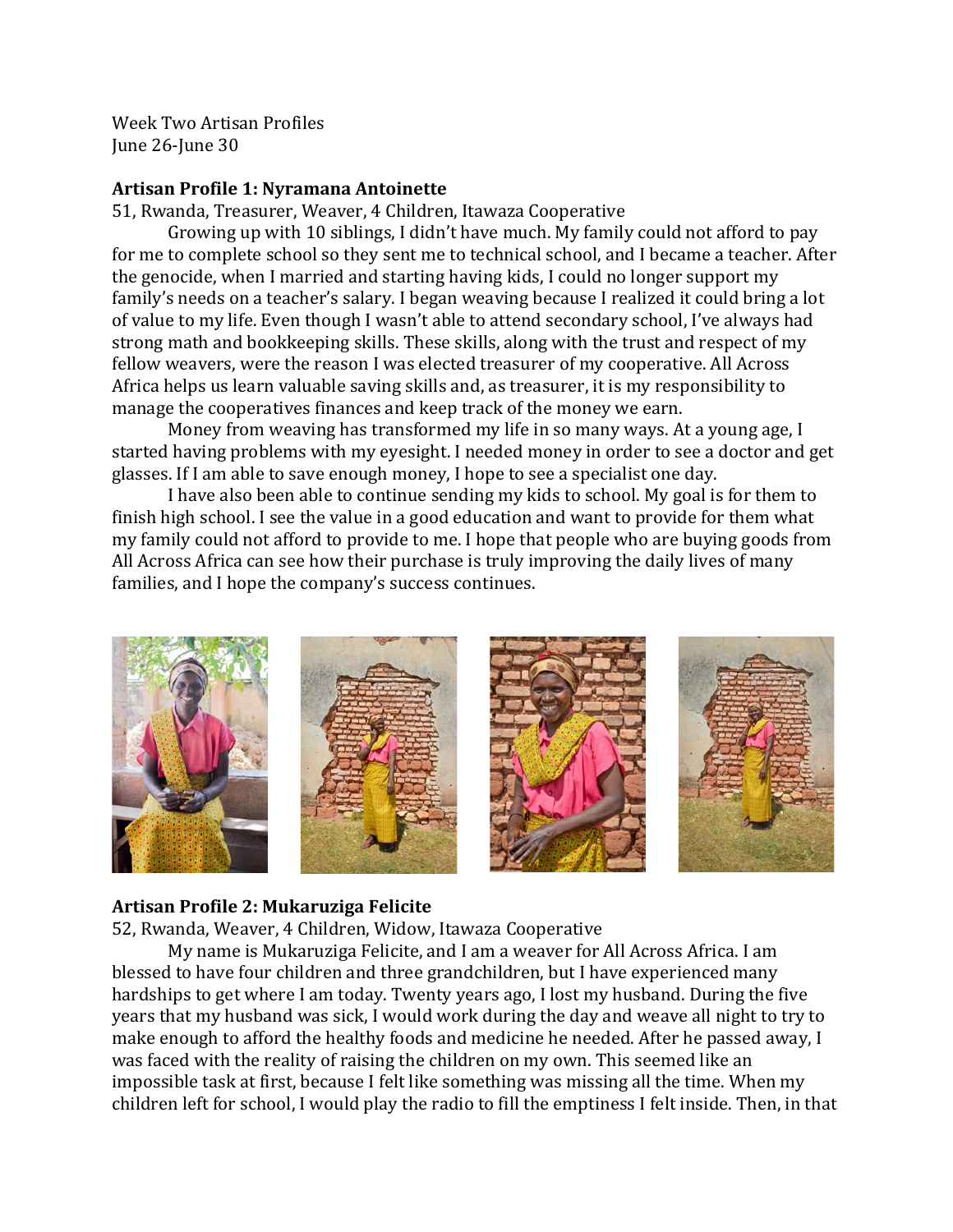same year, I was absolutely devastated when I also lost one of my children. I couldn't believe that so much misfortune would come my way, and my heart filled with sorrow. My kids would always ask me why I was crying. I was constantly lonely and felt like I was the only person in the world.

I realized, after mourning for a while, that I couldn't sit and cry forever. If I let my sorrow continue, my children would end up hungry in the streets. I needed to standup and be strong for my kids. I took up weaving again, and I did it with all my heart. I gave it everything I had because I knew that my family needed me now more than ever.

Weaving is a big part of who I am, and it is why I am here today. I can afford to feed my kids and I sent them to school. At the lowest point in my life, I couldn't have ever imagined that I would one day become a grandparent. Now, I am lucky to see my children starting their own lives and creating families of their own.

All Across Africa provided my family with security; they insured my life. My cooperative helped me regain my strength and gave me friends when I needed them the most. Weaving uplifts me and my family and I am so thankful to all the people who buy our baskets. Each product I make comes from a place of love and determination to live a fulfilled life. I hope to continue weaving with All Across Africa and watch my family grow.





#### **Artisan Profile 3: Biziyaremye Erneste**

30, Rwanda, Weaver, 1 Child, Married, Itawaza Cooperative

My name is Erneste, and I am one of the few men that work with All Across Africa. I started weaving after I was involved in a horrible accident. A motorcycle hit me as I was riding my bicycle. The accident proved fatal for the other person involved, and though I was lucky enough to survive, I could no longer participate in heavy work or labor. The accident was a shock, but I knew I couldn't sit around and do nothing afterwards. I was newly married at the time and needed to care for my family.

In the past, I had seen how women in the community were making good money, developing their homes, and improving their livelihood as weavers. Although weaving is seen as a traditionally female occupation in Rwanda, I wondered if I could also support my family this way. I explained my troubles to my neighbor, who was a cooperative leader, and she took me in, teaching me all the skills necessary to weave.

At first, I wasn't sure that I would fit in as one of only two males in the cooperative, but the women were so welcoming, caring, and encouraging. They taught me everything I needed to know. It is difficult because sometimes society doesn't understand or accept what I do. Many Rwandans believe that weaving is only for women, but I don't let it bother me, because I can see a better future in front of me. I am doing what I love and actively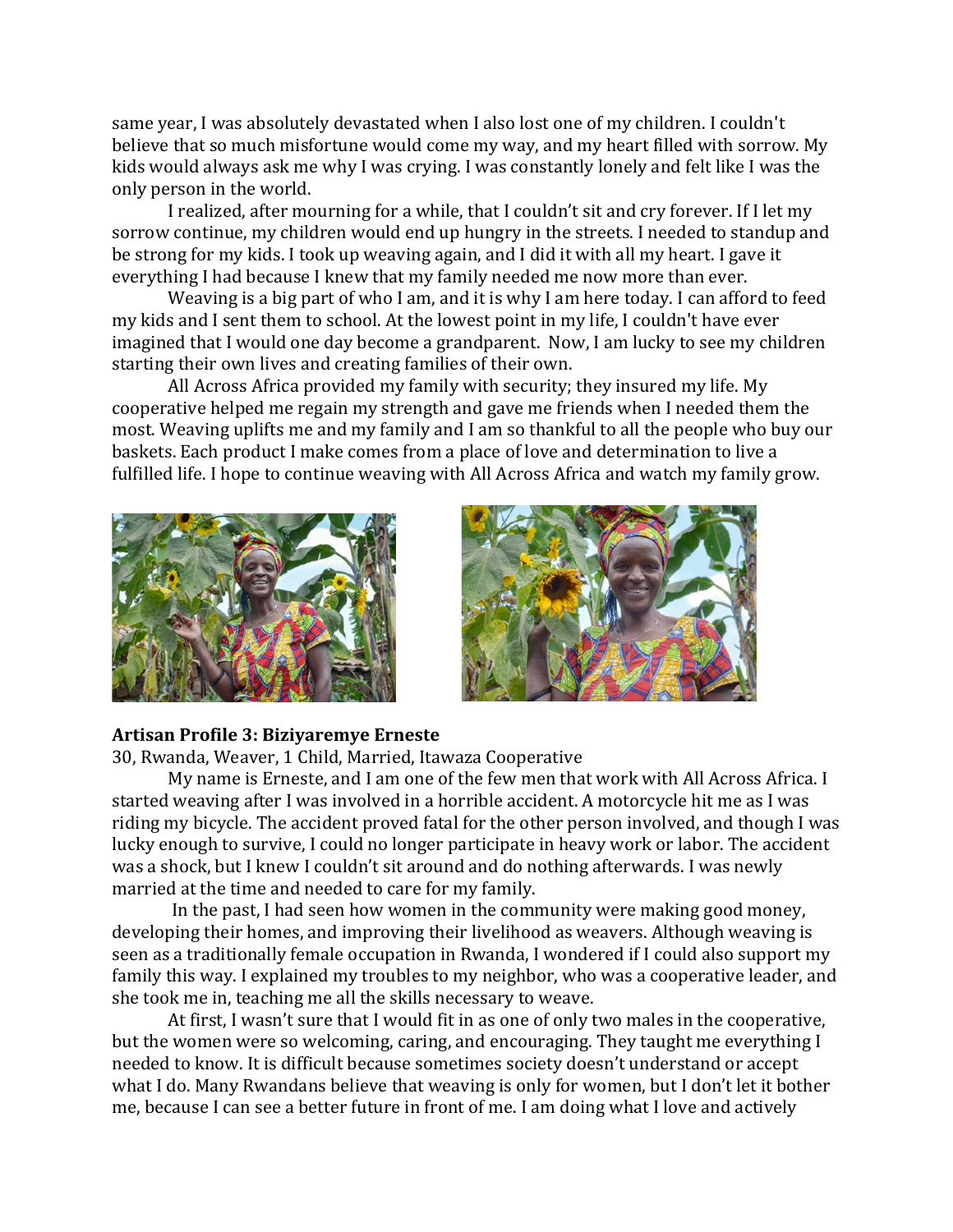working to support my wife and child. We are fortunate to have lots of food, a nice house, and I am starting to save for my child's education. None of this would be possible without my cooperative and All Across Africa. What happened to me was unfortunate but I have been able to overcome so many struggles and I hope to continue to do so. I genuinely believe in the power of hope. With hope, anything is possible.

(Pictured below with co-op leader)







### **Artisan Profile #4: Mpayishaka Lawrence**

Weaver, Age 40, 5 Children, Married, Cooperative Indatwa Agaseke

During my childhood, my family was very poor and couldn't pay for many things, including my school fees. When I could no longer attend school because of the lack of money, so I started weaving for fun. During the genocide, I was displaced from my home and forced to escape to a refugee camp. My family was left with even less than we had before, and I saw marriage as an opportunity to protect myself and create a better future. In the refugee camp, I met my current husband, and we married when I was only eighteen. It was a very difficult time, because, at eighteen, I had to face the responsibilities of a wife and adult.

I was able to use my knowledge of weaving to create a life for my husband, five kids, and myself. The income is going to help me put my kids through school, something I wish I could have finished. I want them to grow up having the ability to be self-sufficient. I am also so proud of how I was able to work to build a home. Now I have a house of my own, a place where I belong, and where people can find me. I am so happy to be a part of All Across Africa and my cooperative; they give me so much support. Every time I face an obstacle I overcome it by finding a sense of inner peace and calmness. Thank you to All Across Africa, other weavers, and customers who buy our goods for helping me to be at peace and move forward in life.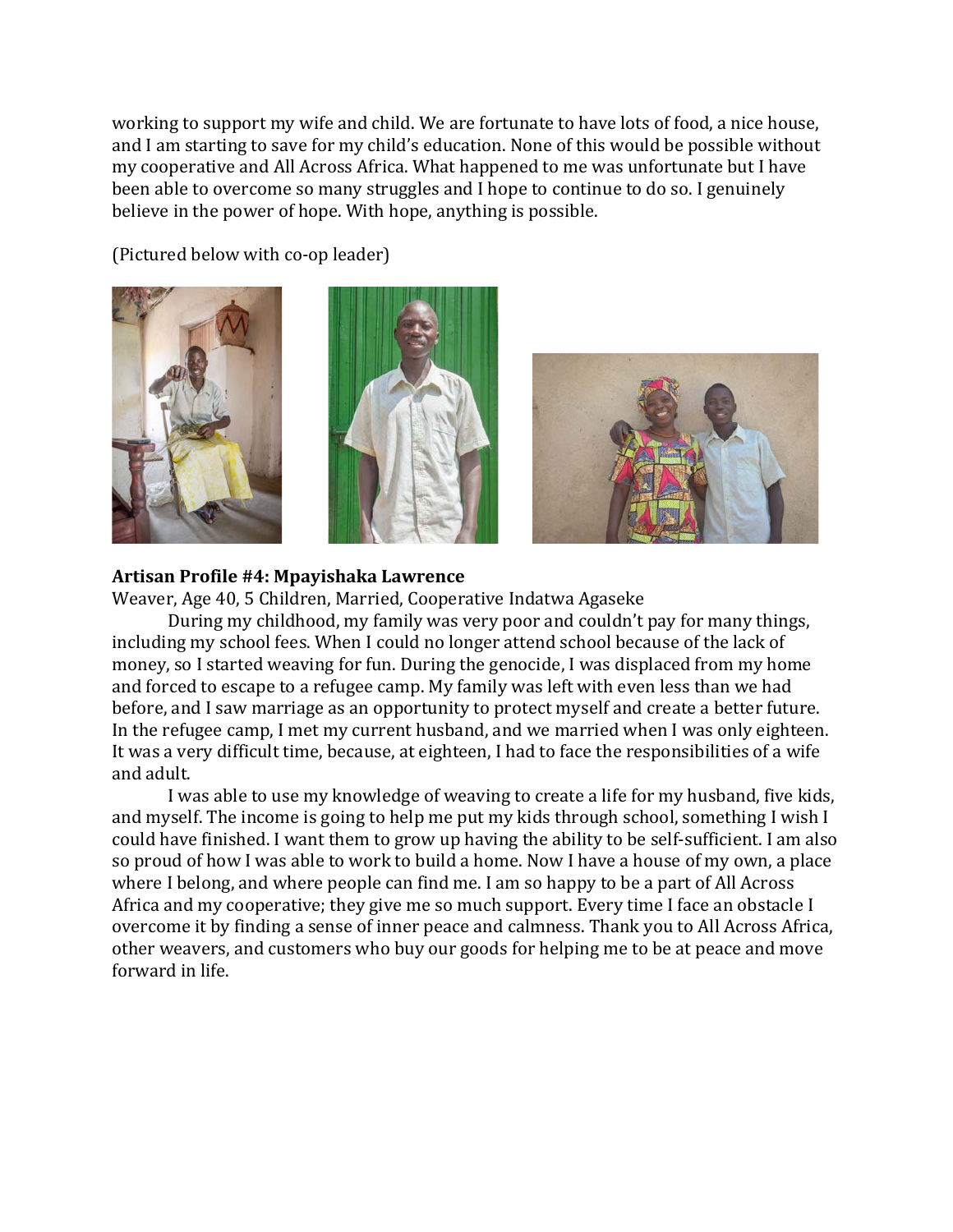

## **Artisan Profile #5: Uwiziyimana Seraphine**

Age 44, 4 Children, Weaver, Single Mom, Cooperative Indatwa Agaseke

My name is Seraphine, and I am a weaver for All Across Africa. I would describe myself as hard working and determined. Unfortunately, as a kid, I wasn't able to continue my schooling and had to stop after  $6<sup>th</sup>$  grade. With my extra time, I started to learn how to weave and eventually turned this into my career. While other girls who dropped out of school turned to prostitution and begging, I continued to work and make a living for myself. I got married at a very young age, and by the time I was twenty-one and could make it legal, I discovered my husband was cheating on me. I decided to leave him with our two kids and remarried. 

Today, I am a single mother with four children, which means I face many difficulties. One of my daughters gave birth to a baby at a very young age, just like I did, which is financially difficult for our family. She is also a single mother, and I see her facing some of the same struggles that I faced when I was in a similar situation. I want to continue weaving and selling baskets so I can help my daughter give her daughter a better life. I want my children and grandchildren to live a life of value and will continue working hard to ensure a better future for our family.

(pictured below with youngest daughter and granddaughter)





## **Artisan Profile #6: Mukarunyange Belthilda**  44, Rwanda, Co-op leader, married, 4 children, Itawaza Cooperative